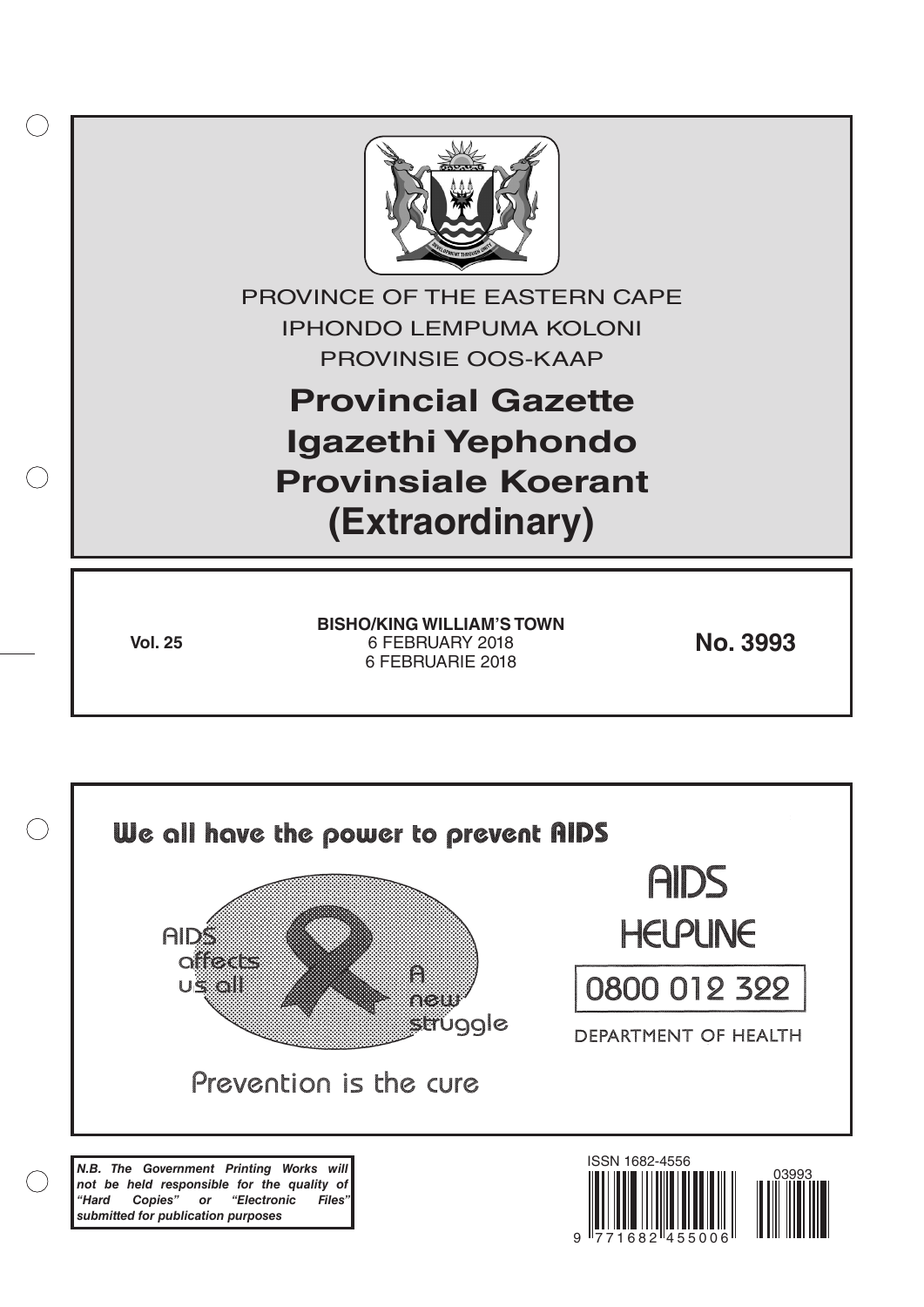# **IMPORTANT NOTICE:**

**The GovernmenT PrinTinG Works Will noT be held resPonsible for any errors ThaT miGhT occur due To The submission of incomPleTe / incorrecT / illeGible coPy.**

**no fuTure queries Will be handled in connecTion WiTh The above.**

#### **CONTENTS**

|    |                                                                                                       | Gazette<br>No. | Page<br>No. |
|----|-------------------------------------------------------------------------------------------------------|----------------|-------------|
|    | LOCAL AUTHORITY NOTICES • PLAASLIKE OWERHEIDS KENNISGEWINGS                                           |                |             |
| 19 | Spatial Planning and Land Use Management By-law, 2016: Erf 1278, Erf 6338, Erf 1021, Jeffreys Bay and | 3993           |             |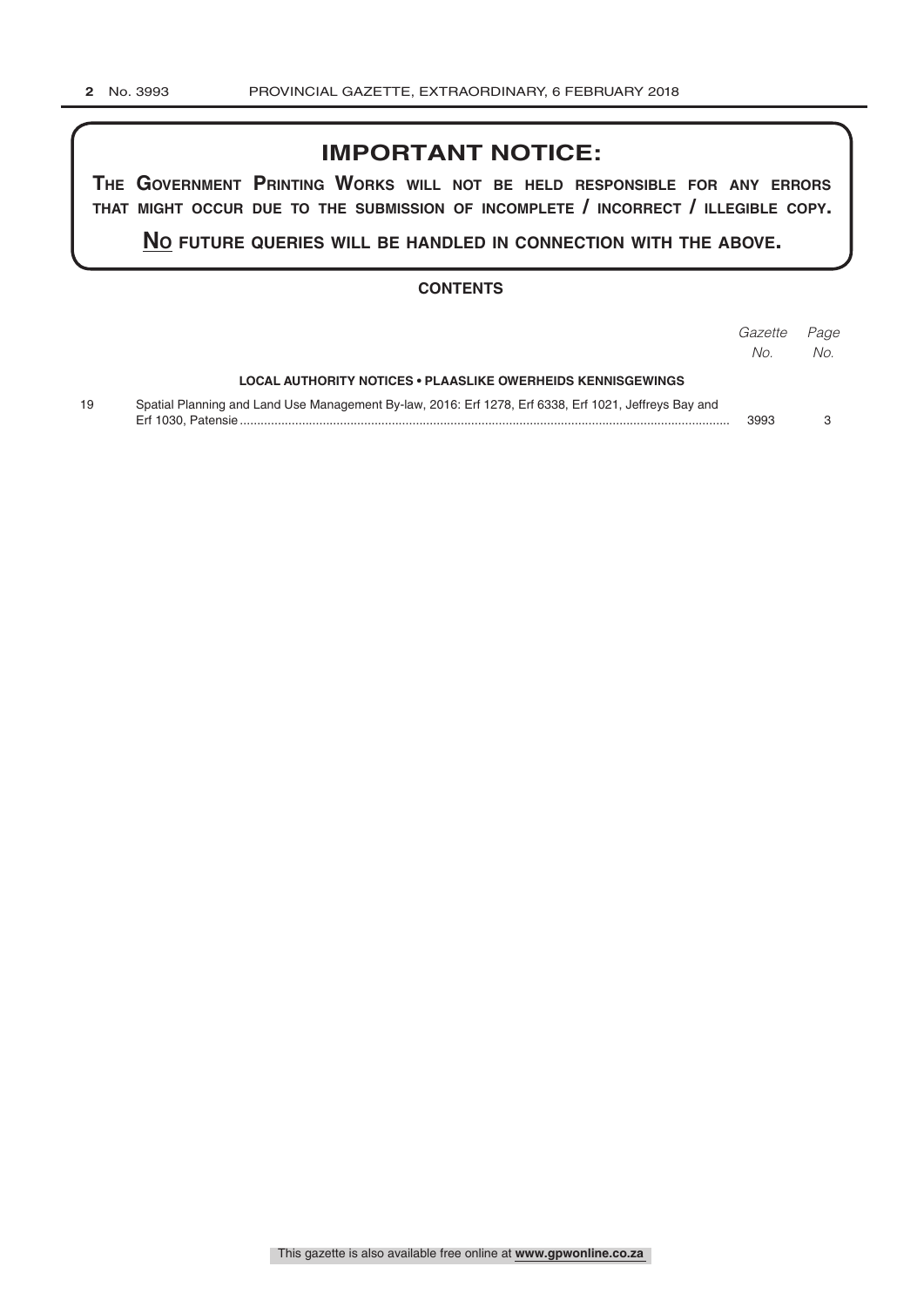## Local Authority Notices • Plaaslike Owerheids Kennisgewings

#### **LOCAL AUTHORITY NOTICE 19 OF 2018**

### **PROVINCIAL NOTICE NO 199/2017**

#### **EASTERN CAPE PROVINCE**

#### **KOUGA MUNICIPALITY (EC 108)**

#### **REMOVAL OF RESTRICTIVE CONDITIONS**

#### **ERF 1278, JEFFREYS BAY**

#### **SPATIAL PLANNING AND LAND USE MANAGEMENT BY-LAW, 2016: KOUGA MUNICIPALITY**

Notice is hereby given that the Municipal Planning Tribunal on 26 October 2017, removed Condition B.6(b)(i) & (ii) applicable to Erf 1278, Jeffreys Bay as contained in Certificate of Consolidation Title T30226/2013 in terms of Section 69 of the Spatial Planning and Land Use Management By-Law, 2016: Kouga **Municipality** 

**---------------------------------------------------------------------------------------------**

#### **ERF 6338, JEFFREYS BAY**

#### **SPATIAL PLANNING AND LAND USE MANAGEMENT BY-LAW, 2016: KOUGA MUNICIPALITY**

Notice is hereby given that the Municipal Planning Tribunal on 26 October 2017, removed Conditions III.6 applicable to Erf 6338, Jeffreys Bay as contained in Certificate of Consolidation Title T16708/2014 in terms of Section 69 of the Spatial Planning and Land Use Management By-Law, 2016: Kouga Municipality

----------------------------------------------------------------------------------------------------------------------

#### **ERF 1021, JEFFREYS BAY**

#### **SPATIAL PLANNING AND LAND USE MANAGEMENT BY-LAW, 2016: KOUGA MUNICIPALITY**

Notice is hereby given that the Municipal Planning Tribunal on 07 December 2017, removed Conditions B.(vi)(b)(i) & (ii) applicable to Erf 1021, Jeffreys Bay as contained in Certificate of Consolidation Title T22987/1997 in terms of Section 69 of the Spatial Planning and Land Use Management By-Law, 2016: Kouga **Municipality**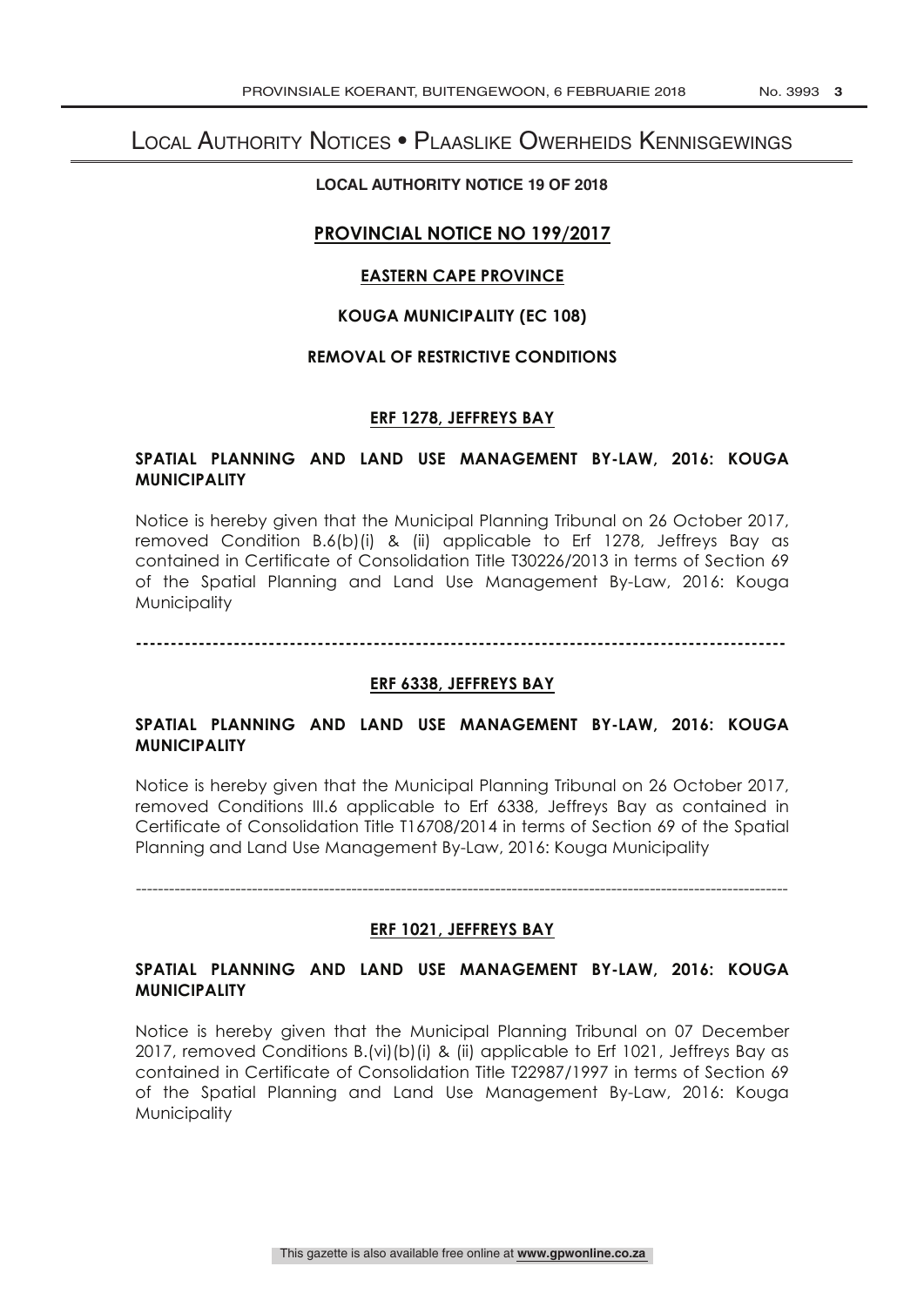#### **ERF 1030, PATENSIE**

## **APPLICATION FOR REMOVAL OF TITLE DEED CONDITIONS AND REZONING OF ERF 1030 (CNR OF CHURCH STREET AND DE JAGER LANE), PATENSIE**

The Removal of Restrictive Title Deed Conditions in terms of Section 69 as well as the Rezoning from "Residential Zone I" to "Residential Zone III" in terms of Section 68, of the Spatial Planning and Land Use Management By-Law: Kouga Municipality, 2016.

#### **C. DU PLESSIS P.O. BOX 21 MUNICIPAL MANAGER IN THE SERVICE OF A SERVICE OF A SERVICE OF A SERVICE OF A SERVICE OF A SERVICE OF A SERVICE OF A SERVICE OF A SERVICE OF A SERVICE OF A SERVICE OF A SERVICE OF A SERVICE OF A SERVICE OF A SERVICE OF A S**

 **6330**

**For Publication:** 

PROVINCIAL GAZETTE 14 December 2017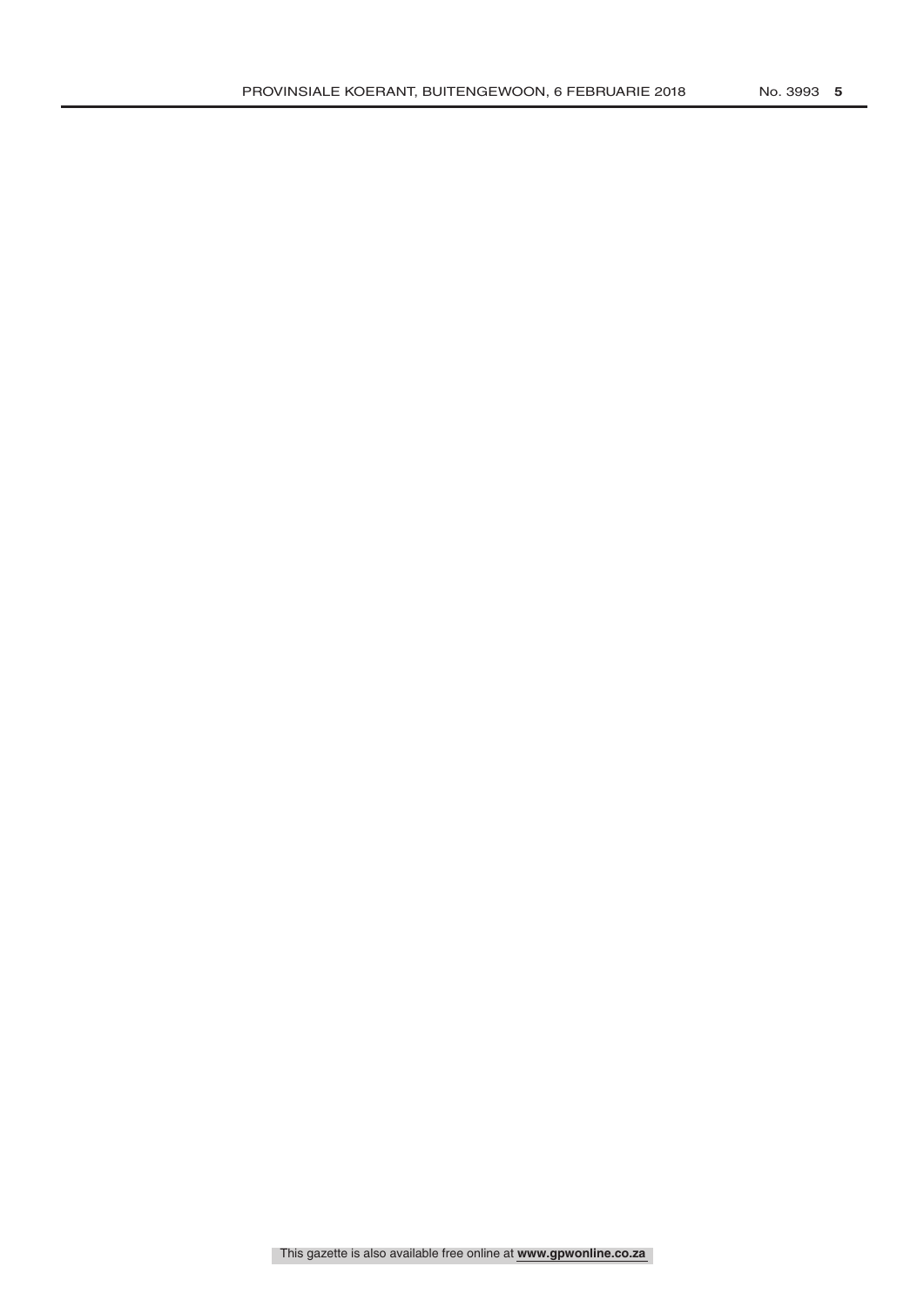This gazette is also available free online at **www.gpwonline.co.za**